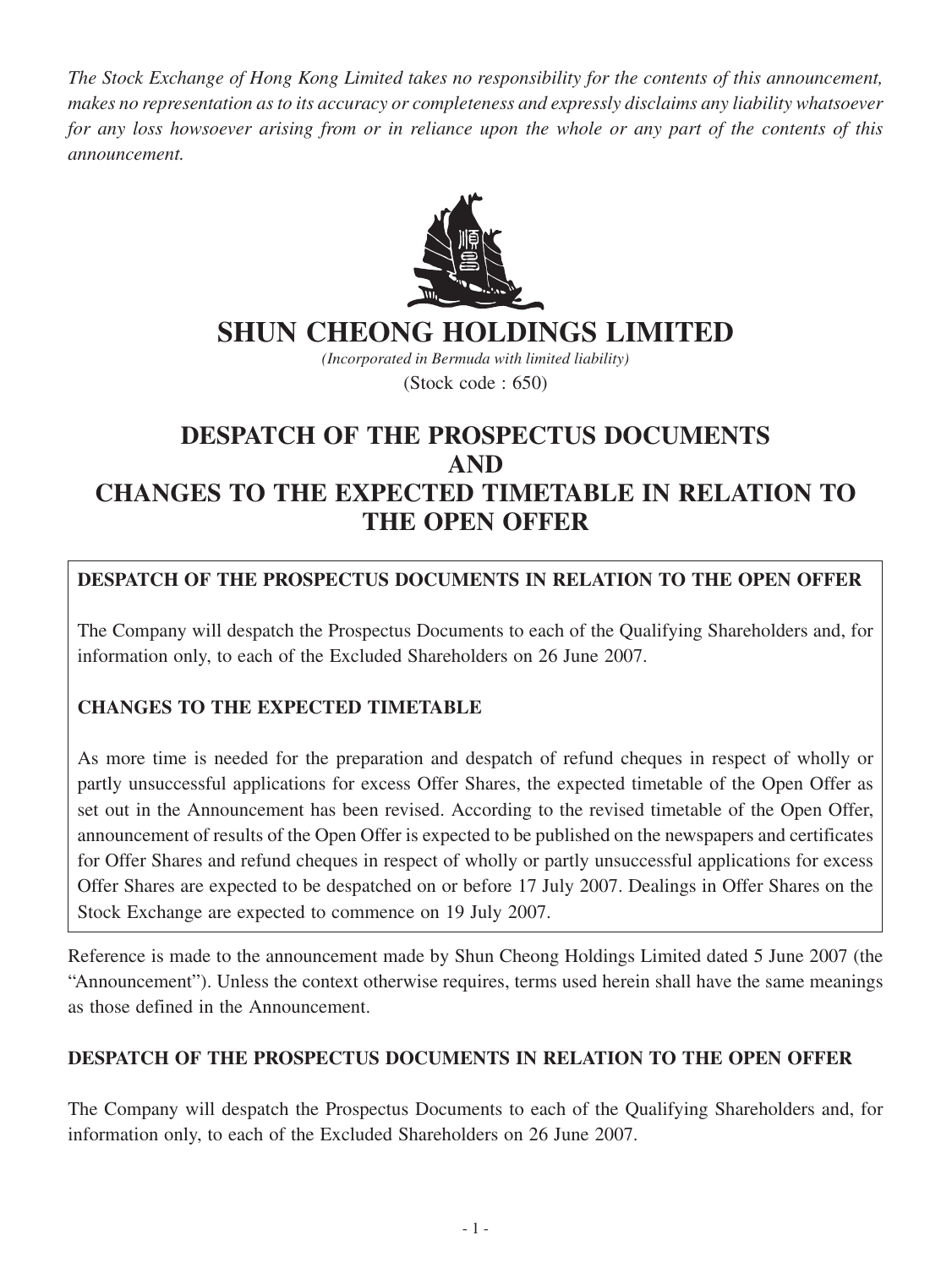### **WARNING OF RISKS OF DEALING IN SHARES**

**The Shares have been dealt with on an ex-entitlement basis since 18 June 2007. If Upsky terminates the Underwriting Agreement, or the conditions of the Underwriting Agreement are not fulfilled or waived, the Open Offer will not proceed. Any person dealing in the Shares on an ex-entitlement basis will accordingly bear the risk that the Underwriting Agreement may not become unconditional and the Open Offer may not proceed.**

**Any Shareholder or other person contemplating selling or purchasing Shares from now up to the date on which the Underwriting Agreement becomes unconditional (expected to be 12 July 2007), who is in any doubt about his/her/its position is recommended to consult his/her/its own professional advisers.**

**Shareholders and potential investors are reminded to exercise caution when dealing in the Shares.**

#### **CHANGES TO THE EXPECTED TIMETABLE**

As more time is needed for the preparation and despatch of refund cheques in respect of wholly or partly unsuccessful applications for excess Offer Shares, the expected timetable of the Open Offer as set out in the Announcement has been revised. The revised timetable for the Open Offer is set out as below:

*2007*

|                                                                                                                                                                                                | $\angle UUI$ |
|------------------------------------------------------------------------------------------------------------------------------------------------------------------------------------------------|--------------|
|                                                                                                                                                                                                |              |
|                                                                                                                                                                                                |              |
| Latest time for acceptance of, and payment for, Offer Shares and                                                                                                                               |              |
| Open Offer expected to become unconditional on or before 4:00 p.m. on Thursday, 12 July                                                                                                        |              |
| Announcement of results of the Open Offer to be published                                                                                                                                      |              |
| Certificates for Offer Shares and refund cheques in respect of<br>wholly or partly unsuccessful applications for<br>excess Offer Shares expected to be despatched on or beforeTuesday, 17 July |              |